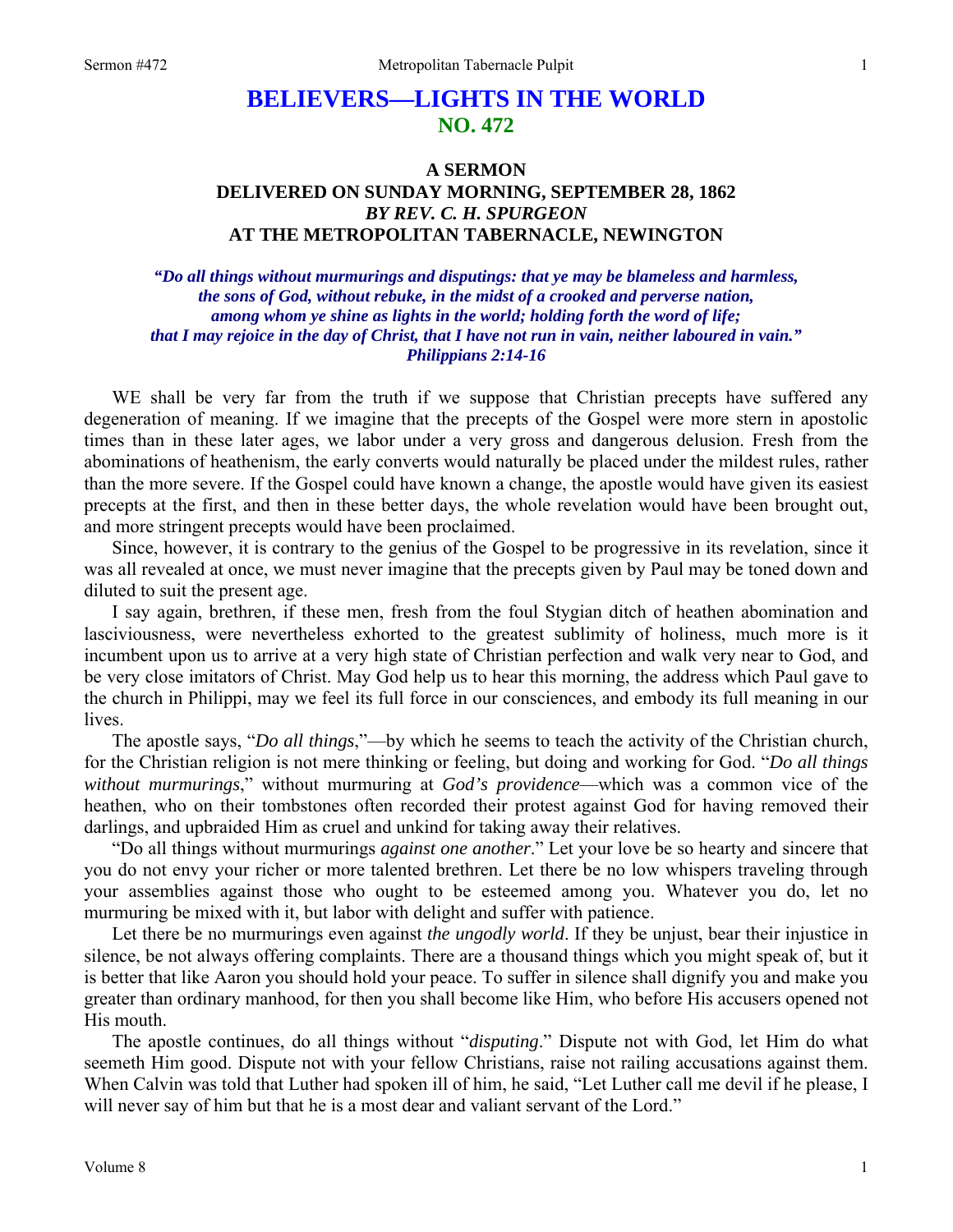Raise not intricate and knotty points by way of controversy. Remember, you have adversaries upon whom to use your swords, and therefore there is little need that you should turn their edges by dashing at the armor of your fellows.

Dispute not even with the world. The heathen philosophers always sought occasions for debate, be it yours to testify what God has told you, but court not controversy. Be not ashamed to contend earnestly for the faith once delivered to the saints, but never do it in a spirit of mere debating, never because you wish to gain a victory, but only because you would tell what God has bidden you reveal.

"*That ye may be blameless*." Men *will* blame you, but you must seek as Christians to lead lives that give no occasion for blame. Like Daniel, compel them to say of you, "We shall not find any occasion against this Daniel, except we find it against him concerning the law of his God." Erasmus writes of his great adversary Luther, "Even Luther's enemies cannot deny but that he is a good man." Brethren, force this encomium from an unwilling world. Live so that as in Tertullian's age, men may say as they did in his time, "Such and such a man is a good man, even though he be a Christian."

The heathens thought the Christians the worst of men, but were compelled to confess them to be the best, even though they were Christians. "Be ye blameless *and harmless*," says the apostle. The Greek word might be translated "hornless," as if you were to be creatures not only that *do* no harm, but *could not do any*, like sheep that not only *will not* devour, but *cannot* devour, for it were contrary to their nature, for they have no teeth with which to bite, no fangs with which to sting, no poison with which to slay. If you carry arrows let them be dipped in love, if you bear a sword let it be the sword of the Spirit, which is the Word of God, but otherwise be you everywhere, even among those that would harm you, "holy, harmless, undefiled, separate from sinners."

"*As the sons of God*," the apostle goes on to say, as if the dignity of our relationship should beget in us an equally dignified deportment. "Remember," saith the old philosopher—"Remember, O Antigonus, that thou art a king's son!" Remember, O Christian, that thou art a son of the King of kings—even God Himself. Soil not the fingers which are soon to sweep celestial strings, let not those eyes become the windows of lust which are soon to see the King in His beauty—let not those feet be defiled in miry places, which are soon to walk the golden streets—let not those hearts be filled with pride and bitterness which are soon to be filled with heaven, and to overflow with ecstatic joy.

As "the sons of God," remember that the eyes of all are upon you, more is expected from you than from other men, because you have a higher pedigree, for you are descended from the very Highest Himself, and therefore should be the highest and best in the world.

The apostle then adds, "*without rebuke."* Men whom the world cannot rebuke. Men who can stand right straight up, and defy their enemies to find any real fault in them, who can say without any Phariseeism, as Job did, "LORD, thou knowest that I am not wicked."

My brethren, I would you were such that men must lie before they can revile you, I would have you men upon whose snow-white garments filth will not stick—who may be, and must be slandered, but cannot be really rebuked. O beloved, to use Paul's own words, "Be ye sons of God without rebuke, in the midst of a crooked and perverse nation."

I have expounded the address of Paul, permit me to remind you, that all the while he is telling us to do this as the means to an end—and what is the end? why, that we may "shine as lights in the world in the midst of a crooked and perverse nation." The means themselves are precious, to be "holy, harmless, and undefiled," is a glorious matter of itself, but when such a bright thing becomes but a means, how excellent must the end be! How desirable that you and I, and each one of us who have named the name of Jesus, should "shine as lights in the world, holding fast the word of life"!

This brings me to the subject which I want to impress upon your hearts this morning. I would that every believer here, whether member of this church or of any of the part of Christ's family, might see to it, that henceforth he should shine as a light in the midst of the darkness of this world, giving light to those that come within the range of his influence. There seems to me to be four things about which I may well speak. First, here is *publicity required*—they cannot shine without it, here is secondly,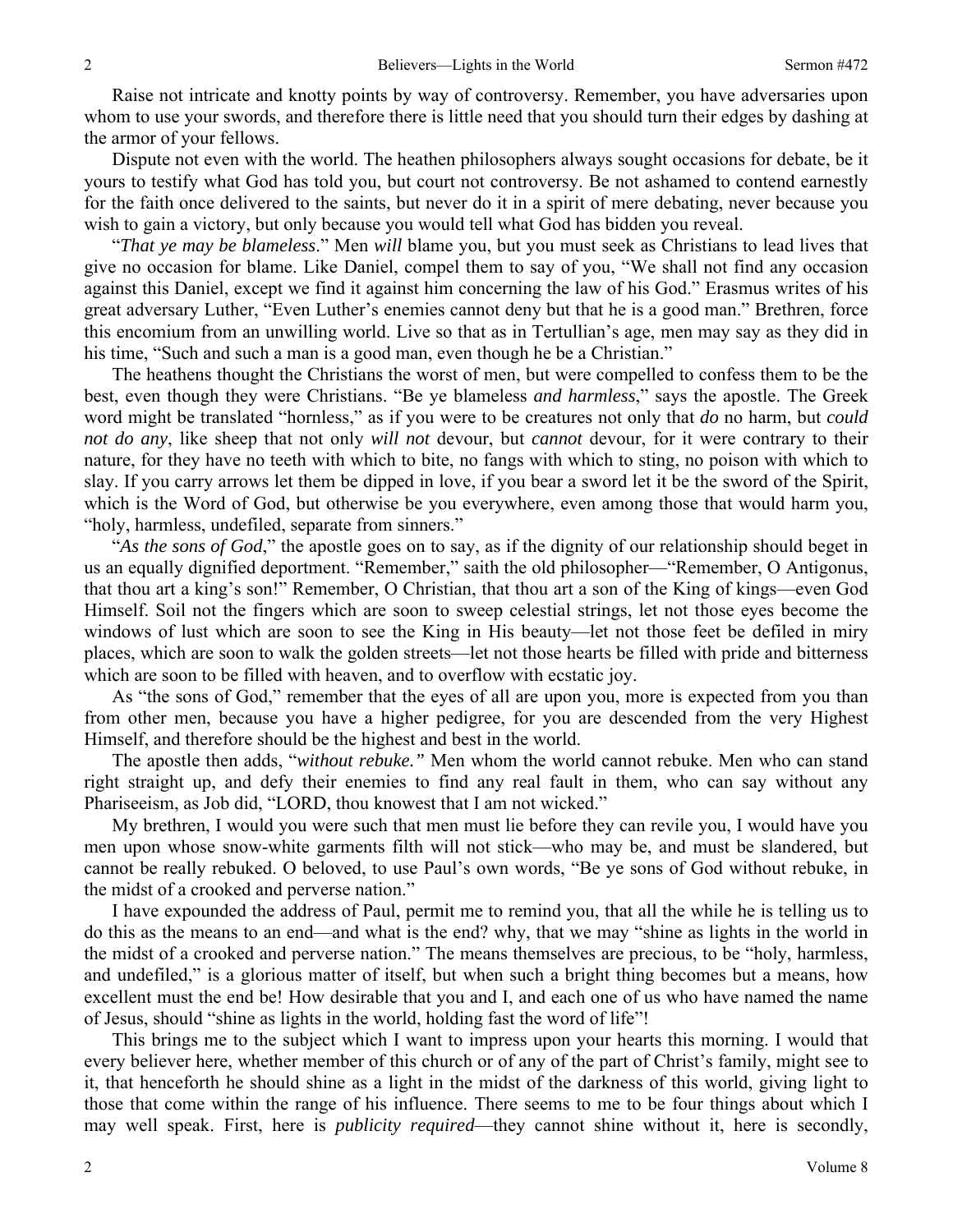*usefulness intended*, here is thirdly, *position indicated*—they are "in the midst of a crooked and perverse nation," and here is fourthly, *an argument suggested*, that in the day of Christ I may rejoice that I have not run in vain, neither labored in vain.

## **I.** First then, here is A MEASURE OF PUBLICITY REQUIRED.

You will note the text says they are to be *lights*, now how can they be lights without being seen, and of what use would they be if they could be unseen lights I cannot tell. But then, they are to *shine*, and how can they shine unless there be some radiance proceeding from them, and how this if they live in secret, and if they are never understood to be Christians at all? But then, where does the text say they are to shine as lights?—in their house? No, "*in the world*." True they are to be lights in their own family, but moreover if they come up to the full standard of what they should be, they are to be lights *in the world*.

These three words—lights, lights shining and lights in the world, most positively teach that a Christian must have some degree of publicity, and that it is hardly possible for him to carry out his true character if he lives in such retirement and secrecy as never to be known to be a Christian. Some timid hearts there be, some gentle spirits that shun altogether the exposure of their religion, they quote Nicodemus as if they did not know that Nicodemus is rather a beacon than an example.

I would be far from crushing a tender spirit, far from laughing at the nervousness which may keep a man in the back rank when he ought to stand in the forefront of the battle, but if I should by some Scriptural remarks lead Christians to see that they are not to be always seeking retirement, but that they must stand out and avow the Master, and if I can persuade the gentle spirit to bear its willing witness to Christ, thrice happy shall I be.

Pharisees of old courted publicity. They could not give away one halfpenny in the street but they must sound a trumpet that everybody might see their splendid charity. They could not pray in their closet, but they must seek some corner of the street that every passerby might hold up his hands in amazement at the man who was so good that he prayed even in the street.

The world has found this trick out, we usually say of ladies, when we find them working out at parties, that they do not work at home, and we should surely think of people who pray in the streets that they pray nowhere else, and of persons who show their charity publicly that they show all that they have to show. Ostentatious religion nowadays is soon discovered and detected.

But while we must be warned against the pride of the Pharisee, we must take care that we run not into another extreme. "Am I always to serve God by stealth? Am I never to speak a good word for Christ lest somebody should say I am proud?" Your own conscience will be your guide in that matter. If you detect in yourself any desire to glorify yourself, then you are wrong in making your religion public at all.

Plainly, if you discover that you are keeping back in order to get an easier path for yourself, then you are grievously wrong in seeking to hide your religion. If it be for God's honor for you to publish on the housetops what He has told you in the closet, do it, and if it be for Christ's honor to do only in the closet that which another man would do in the street, do it. Your conscience will always teach you, if it be an enlightened conscience, when you might act ostentatiously, and when on the other hand you would be cowardly.

I think there is no difficulty in steering between this Scylla and Charybdis. Any man with a little wisdom will soon discern what he ought to do. But do not, I pray you, make the Pharisee's pride an excuse for your cowardice, never say, "I do not like to make a profession because there are so many hypocrites!" the more reason why *you* should make a profession that there may be some honest ones. Do not say, "Oh, I would not for fear people should think I am proud!" Why should you look at the fear of man which brings a snare, is it not yours to obey God rather than man?

I cannot understand Christ's words, "Ye are a city set on a hill which cannot be hid," nor these, "Let your light so shine before men, that they may see your good works, and glorify your Father which is in heaven," nor these, "He that with his mouth confesseth, and with *his* heart believeth on the Lord Jesus Christ shall be saved."—I cannot understand these passages, if you are never to avow your faith, but keep your religion hidden up in a secret place and go to heaven by stealth.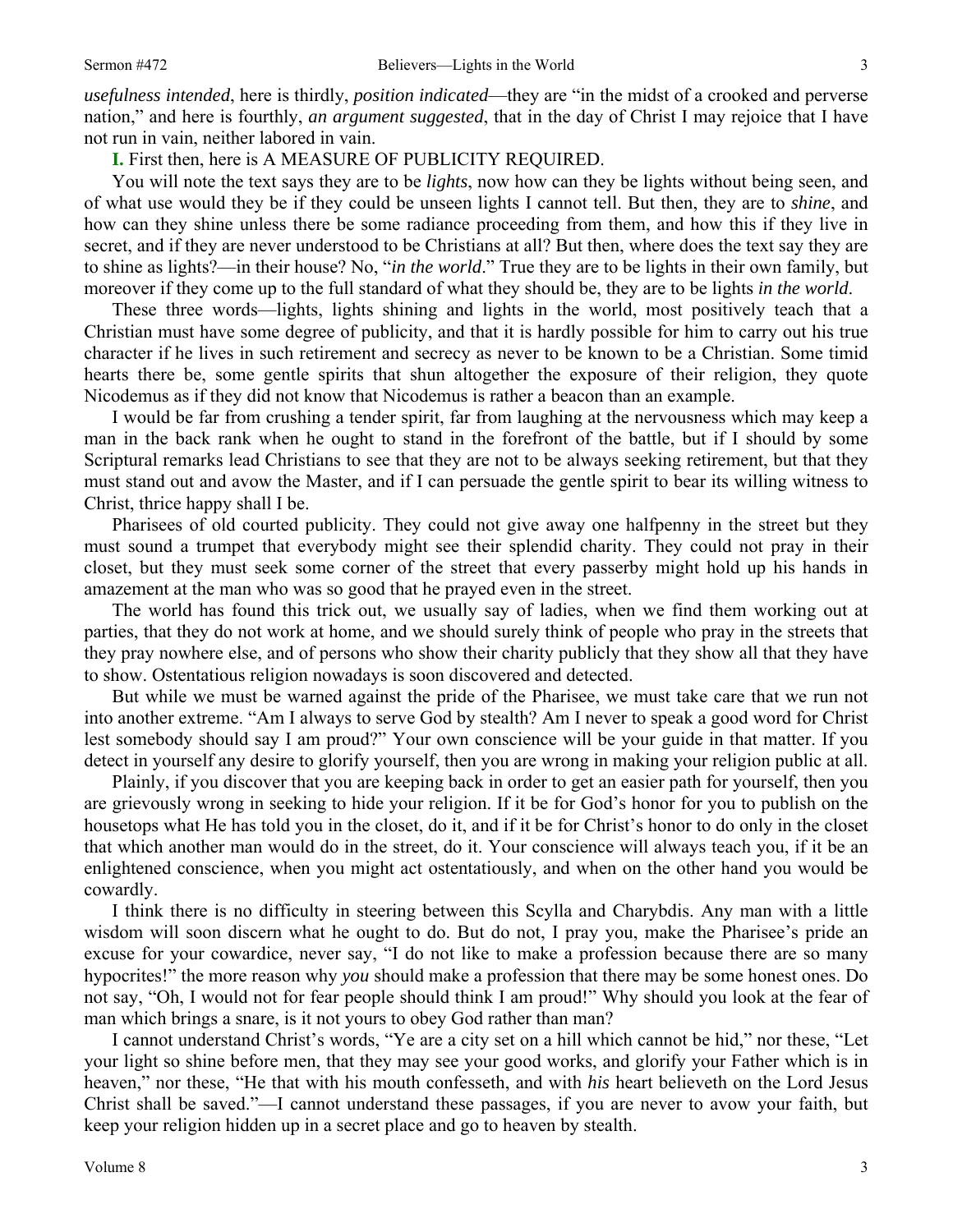How much publicity then, do we really think is necessary in a Christian? It is becoming that *he should make a public avowal of his faith*, he should come out from among the world and declare himself to be on the Lord's side. There is an ordinance which God has Himself ordained, which is the proper way in which to make this profession—to be baptized in water, in the name of the Father, and of the Son, and of the Holy Ghost, thus openly being buried in water to show our death to the world, and rising out of the water to show that we hope to live a new life as the result of the resurrection of Christ from the dead.

If you should differ as to the form in which this profession is to be made, yet the profession should be made. If you would be honest and true, you must in answer to the Master's summons, "Who is on the LORD's side?" come out and say, "Here am I, Lord, I am Thy servant, and I would serve Thee even to the end."

You should also be *associated constantly with Christian people*. The one act of profession is not enough, it should be continued by union with some visible church of Christ. We find in the apostle's days that those who were converted were added to the church. It is written, "They first gave their own selves to the Lord, and unto us by the will of God." Christianity requires you to unite yourselves with those who are united to Christ. If the church of Christ be the spouse of Jesus, you should seek to be a member of her visibly as well as invisibly, especially you that are lately converted, for your presence in the church is for your good, and much for the church's comfort.

The man that was healed stood with Peter and John, and it is written, when they saw the man that was healed standing with Peter and John, they could say nothing against them. The gathering together of the converts to sustain the minister is a very great help in the propagation of the truth as it is in Jesus.

Besides this association with Christians, there should be *a daily carrying out of your Christianity in your life*. It is not all that we *say* that shines, that may be only a flash, a sparkle, a display of fireworks, but it is our daily acting which is the true shining out of Christ within.

Let the servant prove her Christianity by being more attentive than any other. Let the master prove his by being more generous than any other master, let the rich man shine in his liberality, let the poor man shine in his patience, let each in every sphere seek to excel those who are not in Christ, that so everyone may prefer us in our position to the worldling in the same office, and take knowledge of us that we have been with Jesus and have learned of Him.

But to shine as lights, we must add *the open testimony of our words*. I will not give a rusty nail for your religion if you can be quiet about it. I do not believe you have any, that which is nearest to the heart is generally most on the tongue. You must be constantly bearing your witness by the word of your mouth for Christ, seeking to teach the ignorant, to warn the careless, to reclaim the backsliding, and to bring the wanderers to the cross. You will have many opportunities in the sphere in which you move, avail yourself of them all, so shall you shine as a light in the *world*, and there are times when you cannot shine without *a very bold and stern decision for Christ*.

When the old Roman senator, in the days of Vespasian, was told by the emperor that he might go into the senate house but he must hold his tongue, he answered, "I, being a senator, feel impelled to go into the senate house, and being in the senate it is the part of a senator to speak what his conscience dictates." "Then," said Vespasian, "if you speak you will die." "Be it known to thee, O emperor," said he, "that I never hoped to be immortal, nor did I ever wish to live when I might not speak my mind." Brave Roman!

We must have brave Christians too, who say, "Being a Christian, it is mine to speak, and if that should cost me all I have, and life itself, I never thought myself immortal, and I wish to die when I may not speak out that which God has written in my heart." There are times, I say, when if we should falter, or delay, we become traitors at once, beware you in these "crises of your being," that promptly you follow your Lord.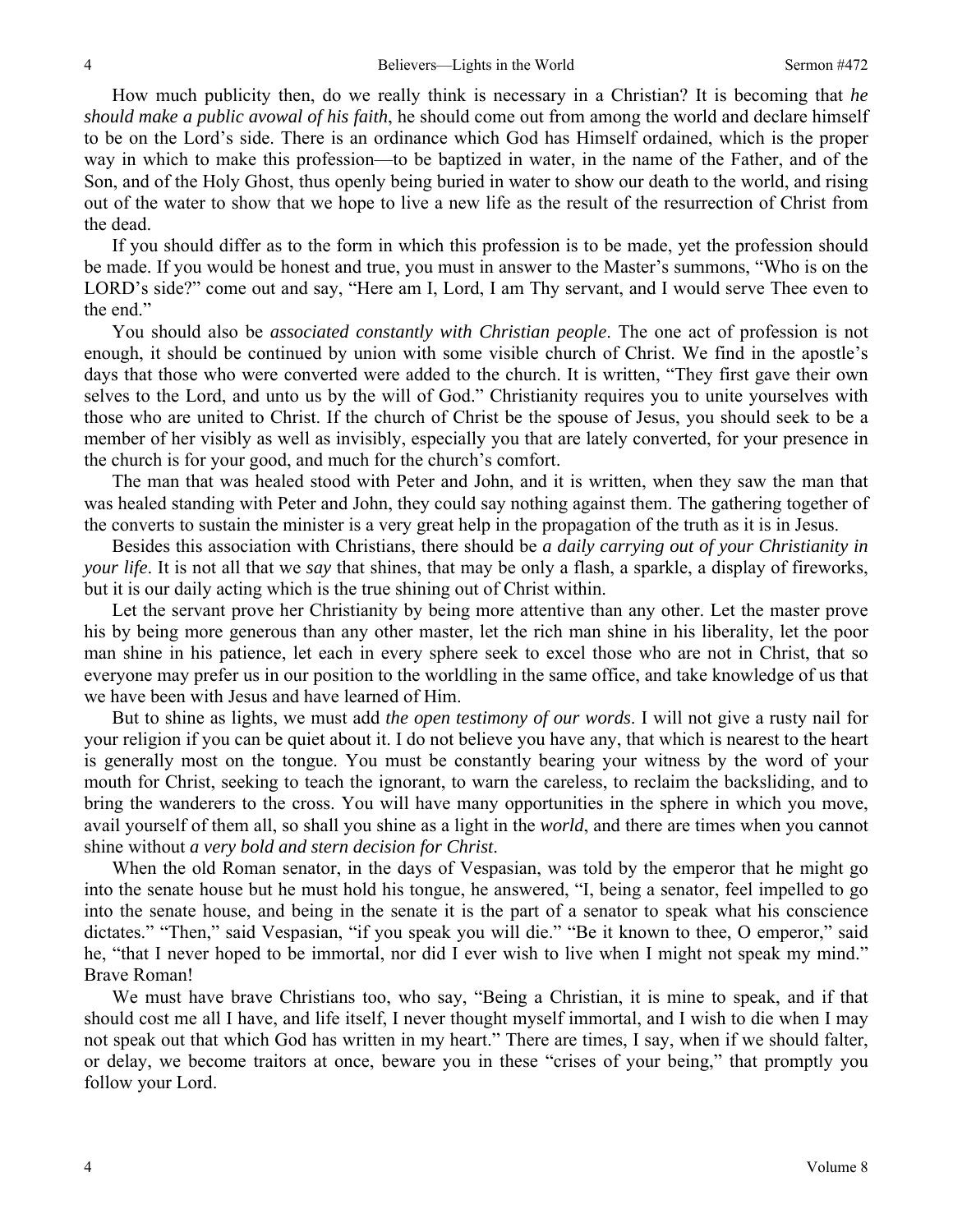So much of publicity I think is needed then—an open profession, a constant association with the Christian church, a perpetual living out of godliness, an open declaration of the same, and a deliberate decision when occasion shall present itself.

Look ye sirs, Christians are *soldiers.* If our soldiers were to take it into their heads that they ought never to be seen, a pretty pass things would come to, what were the soldiers worth when they shunned parade and dreaded battle? Take off your regimentals and be packing sirs! We want not men who must always be skulking behind a bush, and dare not show themselves to friend or foe.

Christians are *runners* too, and what sort of runners are men who run in the dark. Not so saith the apostle, he says, we are "encompassed about by so great a cloud of witnesses," and therefore bids us "lay aside every weight, and the sin that doth so easily beset us."

What! a running match and no spectators! Ave Imperator! The champion salutes thee! He prays you to dismiss the spectators. Conscript Fathers, leave your seats, and you knights of the empire retire from the race. You common herd retire, or put your fingers to your eyes, here comes a runner who is so dainty that he cannot be looked at, a swift-footed racer who must be scrutinized by no vulgar eye or he will faint and lose the crown. Ha! Ha! Ha! Ha! the mob laugh. "Ah!" say they, "these are not the men to make a Roman holiday, these timid fools had better play with babes in the nursery, they are not fit to consort with men."

What think you of Christians who must have the stadium cleared before they can enter the course. Rather, O sons of God, defy all onlookers. Crowd the seats and look on, you angels, and men, and devils too, and see what you will. What matters it to the Christian, for he is looking unto Jesus, he runs not for you but for the reward, and whether you look or look not, his zeal and earnestness are still the same, for Christ is in him and run he must, look on who will.

**II.** Secondly, here is in the text, USEFULNESS.

"Well," says one, "if I were known to be a Christian what use would it be?" We will soon show you, one remark however I will make, the better Christian you are the more public you will be, but the less will be thought *of you.*

You have noticed at night a star, it is only a little spark comparatively, but still it is very bright and everybody says, "Do you see that star?" Yes, but there is a moon, why does not everybody say, "Look what a beautiful moon?" But they notice the star first, because it is not usual to see stars so brilliant. By and by, of a moonlight night, you will hear people say, "What a lovely moon!" Now, in the daylight people do not say, "What a lovely sun!" No. "What a lovely landscape! What a beautiful view! Look at the tints of those trees now the sun is shining!"

Just so the little Christian is like a star, bright in his little sphere. Others are like the moon, they excite admiration and attention to themselves, but a full-grown Christian, who should be perfectly conformed to the image of Christ, though giving more light than either the moon or the star, would not be half so much looked at, for men would be looking at what he shed light upon rather than upon him. They would look to the doctrine that he taught rather than to how he taught it. They would be looking rather at the lesson of his life than at the life itself. So that if I should urge you to more and more publicity, it will not be for your sake, but that you may be more and more forgotten, while the truth is the more clearly seen.

But what is the use of lights, what is the use of Christians as lights? The answer is manifold. We use lights to *make manifest*. A Christian should so shine in his life that those who come near him can see their own character in his life, can see their sins, can see their lost estate, he should so live that a person could not live with him a week without knowing the Gospel. His conversation should be such that all who are about him should perfectly understand the way to heaven, things that men will not see and cannot see without him, should be very clear wherever he is.

Men sometimes read their Bibles, and they do not understand the Bible because they want light. Like Philip, we should be willing to sit in the chariot and instruct the passerby, making manifest the meaning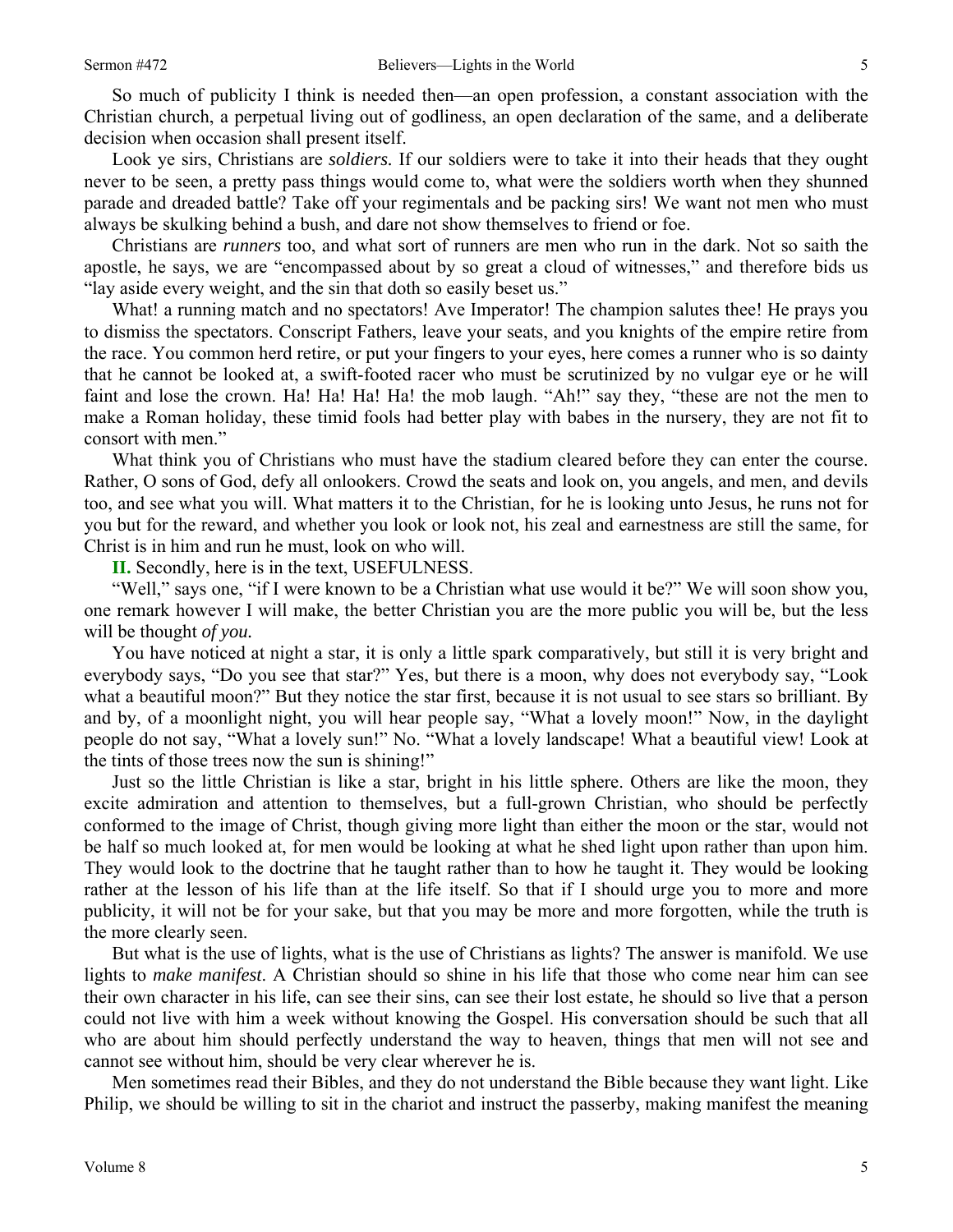of God's Word, the power of God's Word, the way of salvation, the life of godliness, and the force of truth.

May I ask each one of you, have you made men understand the Gospel better? "Ah," says one, "I leave that to the minister." Then you have neglected your duty, repent of your great sin, and ask God now to help you to be making manifest to all persons who come near you their sin and the Savior.

The next use of a light is *to guide*. The mariner understands this. When our sailors, some years ago had a Nore light, they thought they were getting on marvelously, but when they had the Mouse, the Maplin, the Swin Middle, and all the other lights on the sands, they soon found navigation much easier than it had been before.

Every Christian should light some part of the voyage of life, and there should not be a channel without its light. Blessed pole star! how many a slave have you guided from the swamps and whips of the South up to the country of the free? Blessed are you, O Christian too, if your light has led some soul to Jesus, to the land of the free, where the slave can never wear his fetters again. I hope that you have often, when men have scarcely known it, pointed them the way to Christ, by saying, "Behold the Lamb of God."

Lights are also used for *warning*. On our rocks and shoals a lighthouse is sure to be erected. Christian men should know that there are plenty of false lights shown everywhere in the world. The wreckers of Satan are always abroad, tempting the ungodly to sin under the name of pleasure, they hoist the wrong light. Be it yours and mine to put the true light upon every dangerous rock, to point out every sin, and tell what it leads to, that so we may be clear of the blood of all men, shining as lights in the world.

Lights also have a very *cheering* influence, and so have Christians. Late one night we had lost our way in a park not far from the suburbs of London, and we were walking along and wondering where we were. We said, "There is a light over there," and you cannot tell what a source of comfort that candle in a cottage window proved to us.

I remember riding in a third class carriage crowded full of people, on a dark night, when a woman at the end of the carriage struck a match and lit a candle, with what satisfaction was everybody's face lit up, as all turned to see it.

A light really does give great comfort, if you think it does not, sit in the dark an hour or two. A Christian ought to be a comforter, with kind words on his lips, and sympathy in his heart, he should have a cheering word for the sons of sorrow.

Light too, also has its use in *rebuking sin*. I think our street gas lamps are the best police we have. If those lamps were out we should need ten times the number of watchers, and there would be far more crimes. Why is it that thieves do not like the light?—because their dark deeds can only be done in darkness.

And how is it ungodly men do not like Christians? Why, because they rebuke them, and just as lights tend to make a city safe and stop robberies and crime, so Christian men when they are in sufficient numbers to act upon the commonwealth, will make crime less common. Certainly they will compel it to hide its deformity under the shadows of night, whereas before it might have walked in the blaze of day with approbation.

But the Christian is a light in a very peculiar sense, he is a *light with life in it*. Turn the lanthorn upon that dead man's face, you can see it cold and white, like the chiseled marble. Shoot the light right into his eye, he does not see, you cannot make him live by the power of any human light. But the believer is God's lantern, full of the Holy Ghost—and it happens often that through our testimony God shoots into the eyes of the dead a light which makes them live, so that the darkness of hades gives way to the brightness of glory, and the midnight darkness of the spirit is made to fly before the rising Sun of righteousness.

We have dwelt long enough upon the uses of these lights, and I may only say in concluding that point, I wonder what is the good of a Christian, who is not thus useful to the world? He has a treasure,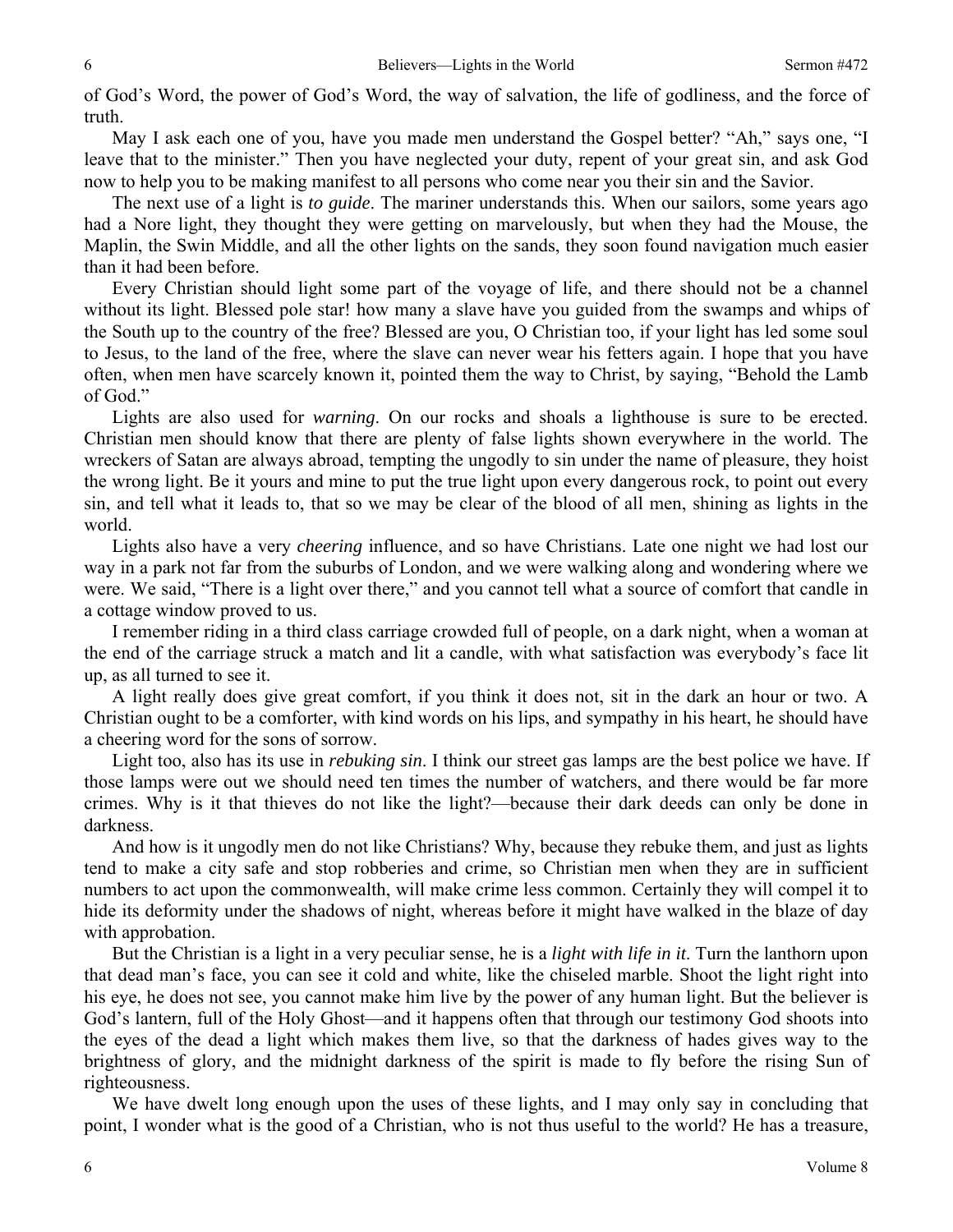but he hoards it. What is the good of misers while they live? They are like swine which only eat—they are of no service till they die. Then they are cut up, and their estates are pulled into pieces, and perhaps some good may be gotten by those who get a flitch or rasher from them.

Vile is the wretch who hoards gold, but what is he who hoards bread. The world is starving, and they hoard the bread of life. It is like manna—it breeds worms, and they cannot eat it themselves, but they will not give it to others. A religion that is no blessing to others is no blessing to me—I am just laying up for myself a mass of putridity, it will never do my soul good, or else it would have compelled me to do good to others. But they are hoarding water, the living water, they are damming up the stream to keep enough for themselves, and what is it doing? It is covered with rank weeds, it breeds miasma, it turns foul, all manner of loathsome creatures are in it.

They are more foolish still, they are trying to hoard up the light, as if they would have any the less if they let others have it. Hoard up light as if there were only a scant supply. Infamous! Diabolical! I wish there were a stronger word than that, "If any man love not the Lord Jesus Christ, let him be Anathema Maranatha," says Paul. And I question whether that dreadful anathema does not include within it those who do not love souls, and therefore prove they do not love Christ, for if they loved Christ they must love sinners, if they loved Jesus they must seek to extend His kingdom and to let Him see of the travail of His soul.

**III.** But time waits not for me, and I must proceed to touch with brevity upon the third point— POSITION INDICATED.

"But," says one, "I cannot shine, it is of no use talking about it, I am not in a position to do any good." The apostle anticipates you, he says "in the midst of a crooked and perverse nation." "If I were to remove from this," says one, "I might serve the Lord's cause, but I cannot where I am." But dear friend, you are not to get out of it, you are to speak for your Lord where you are. In the midst of that crooked and perverse nation you are to shine as lights in the world.

Your position teaches you three things. First of all, it should be *an incentive to you*, the worse the people are among whom you live, the more need they have of your exertions, if they be crooked, the more necessity that you should set them straight, and if they be perverse, the more need have you to turn their proud hearts to the truth. The worse your position is, the more thankful you ought to be that you are in it.

Where should the physician be but where there are many sick? Where is honor to be won by the soldier but in the hottest fire of the battle? Do not blame your position if you are an unprofitable servant, but lay the blame upon yourself. If you find it hard to do good where you are, it will be harder anywhere else. As the bird that wanders from her nest, so is the man who wanders from his place. Lazy workmen find fault with their tools and employers. If you transplant a tree to make it produce more fruit, you may possibly succeed, but there are nine chances to one that you will kill it altogether.

Again, as you are in such a position, let it *administer a caution* to you. They are a crooked nation and perverse, do not wonder therefore if they hate your light and try to blow it out. Be the more anxious not to give them any unnecessary offense. Let your goodness be the only fault they can find in you. Ask the Lord to keep your lamp well trimmed for you, beseech Him to protect it from their malicious breath.

Be the more anxious to cultivate a close acquaintance with Christ, because a crooked nation would decoy you from Him. Do not try to please men, make not the opinion of this generation your rule, for it is very crooked, and if you travel one way you will not please them unless you turn the other way and then turn again to humor their crooks.

One is often amused to find one's self publicly abused for doing the very thing, the opposite of which one was abused for the week before, and sometimes in the same newspaper article you will nowadays catch the writer first falling foul with you for doing one thing, and then falling foul with you for not doing it again.

It is a crooked and perverse nation, the man who tries to please man shall find himself in a labyrinth of the most mazy kind, he shall be a wretched time server all his life, and a detestable hypocrite even to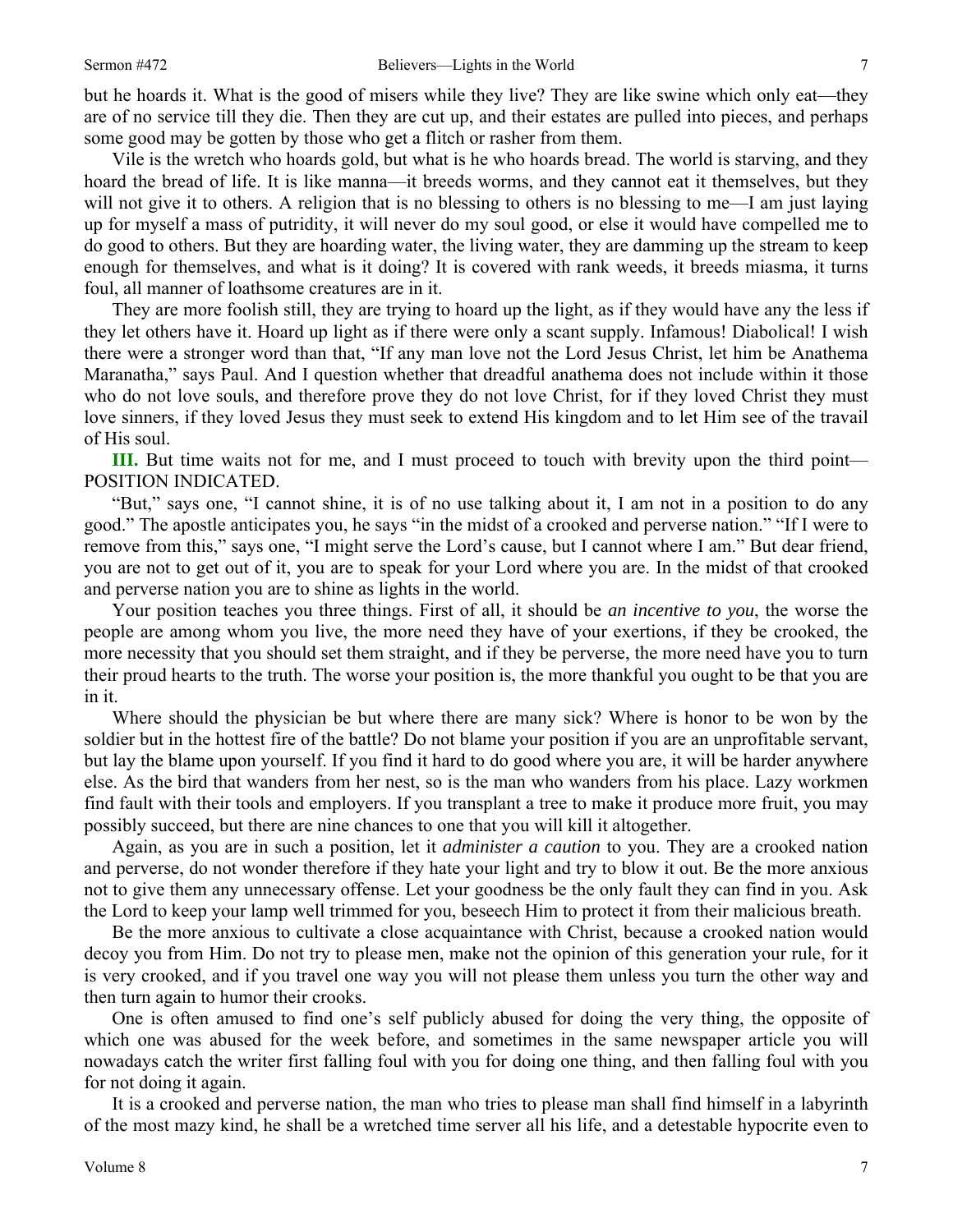his death. Such a man, to use a rustic simile, is like a toad under a harrow, he will have to be crawling continually to escape the spikes on the right and the iron teeth on the left, and he will probably die a miserable death with the iron in his soul at the last. Be cautious, but be particularly cautious against excessive caution. Please the Lord, and let men please themselves.

Once more, while the eyes of perverse men should be an incentive and a caution to you, do not forget the *rich consolation* afforded by the fact that all the saints have endured the like trial. Are you in the midst of a crooked people? So was Paul, so was the church at Philippi, so all the saints.

Remember that as they won their crowns in a strife which was none of their choosing, so must you. They were not carried on beds of down to heaven, and you must not expect to travel more easily than they. They had to hazard their lives unto the death in the high places of the field, and you shall not be crowned till you also have endured hardness as a good soldier of Jesus Christ.

The road of your pilgrimage will not be smooth if it be the way of the apostles and prophets. Soft raiment, delicate nursing, dainty feeding, and luxurious ease, belong to the palaces of earth, but not to the company without the camp who bear their Lord's reproach. I charge you, O servants of the Lord, and you who are members of this church especially, stand fast, wait, watch, and wrestle. Be ye steadfast, unmovable, always abounding in the work of the Lord.

**IV.** To conclude, there is an ARGUMENT SUGGESTED.

It is a very affectionate and touching one which I mean to take the liberty of applying to you, my beloved flock. "That I may not run in vain, nor labour in vain in the day of Christ." The apostle was the founder of the church at Philippi, he had watched over them with all the anxiety of one who had planted and watered, and who looked for the increase.

He therefore appealed to the affection which he knew they had for him. "I have run," argues the apostle, "with all men looking on and gazing, many of them hating and scoffing. I have run with all my might, would you have me run in vain? I have labored, I have labored more than they all," the apostle could say, "would you have me labor for nought?"

He knew the answer they would give him would be, "No, beloved Paul, we would see you win the prize for which you did run, and reap the fruit for which you did labor." "Well," argues the apostle, "but I cannot, except ye shine as lights in the world, you disappoint my hopes, you snatch the prize from my grasp, you fill me with anguish, if you be not holy, heavenly-minded witnesses for Christ."

I use the same argument with you, to the stranger here today it will have no force, but with many of you I know it will be an argument of power. How many out of this congregation first learned of Jesus from my lips. A multitude of you were brought to Christ through the preaching of the Word here, or in Park Street, or the Surrey Gardens, or Exeter Hall. The Word was feebly preached in rough language then as now—but God owned it—not to tens nor twenties, but to hundreds, ay, to thousands of you, and not to you only, but to people in every land and of every kindred.

The Lord has made my spiritual children so many as the stars of heaven for multitude. I rejoice, yea, I must rejoice, when I hear continually of the multitudinous conversions which are wrought by the Holy Ghost through the sermons both printed and preached. God is with us, and He does not let one word fall to the ground.

But what if you, as a church, should be idle! What if your lives should be unholy! What if you should want zeal and faith to testify for Christ! What then! My best expectations are defeated, my life has been a failure, and all that I have done falls to the ground.

I have thought it in my heart, and I earnestly pray to my God that it may come to pass that here, as in a barracks, a great army may find its constant lodging place, that afterwards the Lord may pour you out like a vast conquering host, upon all parts of the world, to teach and testify, and live and labor, and speak for Christ. Surely, my brethren, you would desire this yourselves. I pray for it, you will unite in desiring it and praying for it with me.

It has happened of late, especially to me, to see God's hand very visibly. Never in my experience have I seen so much spiritual activity as just now, and while it is true of all sections of the Christian

8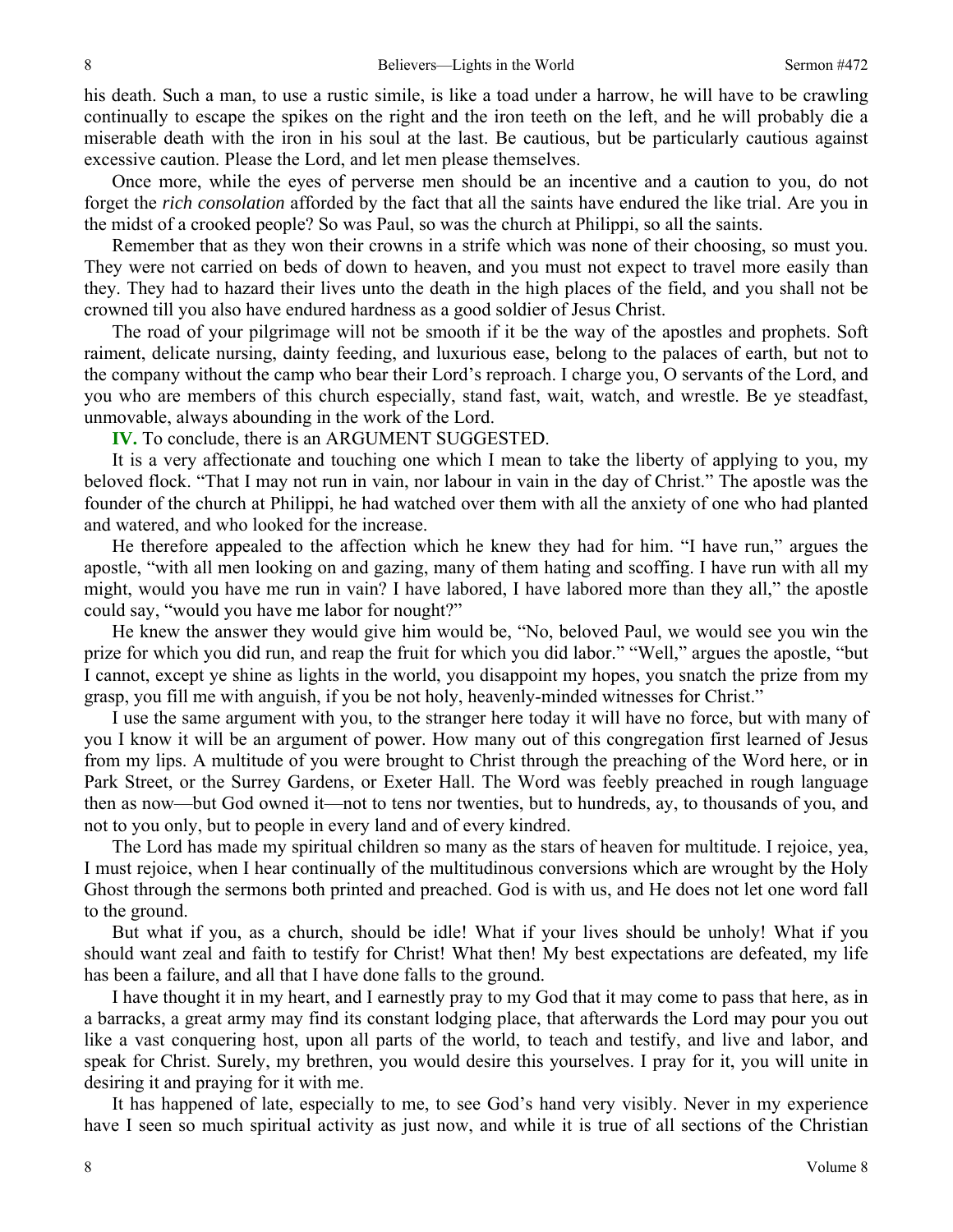church, it has been peculiarly so of that section over which it is my lot to preside. The sermons have been now for eight years scattered in English, Welsh, French, Dutch, German, Swedish—in fact, in all Protestant languages. At first there were many conversions—there are still. Next I find that those who were regular subscribers to the sermons begin to receive the doctrine of the preacher. The converts to Christ grow and get clear views of truth.

Even in the point of baptism there are great numbers who are convinced that it is most Scriptural that believers only should be baptized. Very many have come here, and in the pool beneath, I have baptized them into the name of Christ. Our denomination does not increase. I am not very anxious that it should, for as it stands at present I have no great love for it, but our principles are spreading marvelously, and in this I must rejoice.

As the result of this I have constantly letters like this, "Sir, I live in a village where the Gospel is not preached, there is a church, it is true, but we have a Puseyite clergyman, cannot you do something for us. You have many young men training for the ministry, could you not send a friend to preach in my drawing room?"

Then comes another—"Sir, the chapel has been shut up in our village a long time, could you not come and help us?" Then there are many of this kind, two Christian men write up, wishing to be baptized into Christ—they come, they go back, within a month there are four more from the same village—they go back, and I almost forget them, but they do not forget me, soon, the whole six will write a letter—this is a common thing—and say, "Could not we be formed into a church? we will find a room—send some one to preach to us?"

This happens every week, and your minister feels that as long as ever he has a man, he will say, "I will do it for you," and as long as he has any money of his own he will say, "Oh, yes, I will do it for you," but every now and then he wishes that he had some who would stand by him in larger attempts. Cheerfully you give week after week for the support of our young ministers, and I think our friends will continue to do this. At any rate the Lord will provide, and friends far away may be moved to assist us.

I want still more aid, for the field is ripe and we want more harvest men to reap it. It grows, the thing grows, every day it increases, it started but as a little flake of snow, and now like an avalanche it sweeps the Alps' sides bare before its tremendous force. I would not now that you should prove unworthy of the day in which you live, or the work to which God has called us as a church.

Four churches of Christ have sprung of our loins in one year, and the next year shall it not be the same, and the next, and the next, if the Holy Ghost be with us, and He has promised to be with us if we be with Him.

Now, in regard to the particular effort at Wandsworth, for which a collection is to be made. When I was sore sick some three years or more ago, I walked about to recover strength, and walking through the town of Wandsworth, I thought, "How few attend a place of worship here. Here are various churches, but there is ample room for one of our own faith and order, something must be done." I thought, "If I could start a man here preaching the Word, what good might be done."

The next day, some four friends from the town called to see me, one a Baptist, and the three others were desirous of baptism, "Would I come there and form a church?" We took the large rooms at a tavern, and preaching has been carried on there ever since. Beginning with four, the church has increased to one hundred and fifty. I have greatly aided the interest by going there continually and preaching and helping to support the minister. Now, a beautiful piece of ground has been taken, and a chapel is to be erected, and I firmly believe there will be a very strong cause raised.

We have many rising churches, but this one has just come to such a point, that a house of prayer is absolutely needed. I should not have asked you for this aid so soon, but the rooms in which they worship are now continually used for concerts on Saturday evenings, and are not altogether agreeable on Sunday. I would just as soon worship in one place as another, for my own part, but I see various difficulties are now in the way, which a new chapel will remove. I hope you will help them in so doing, help me in the